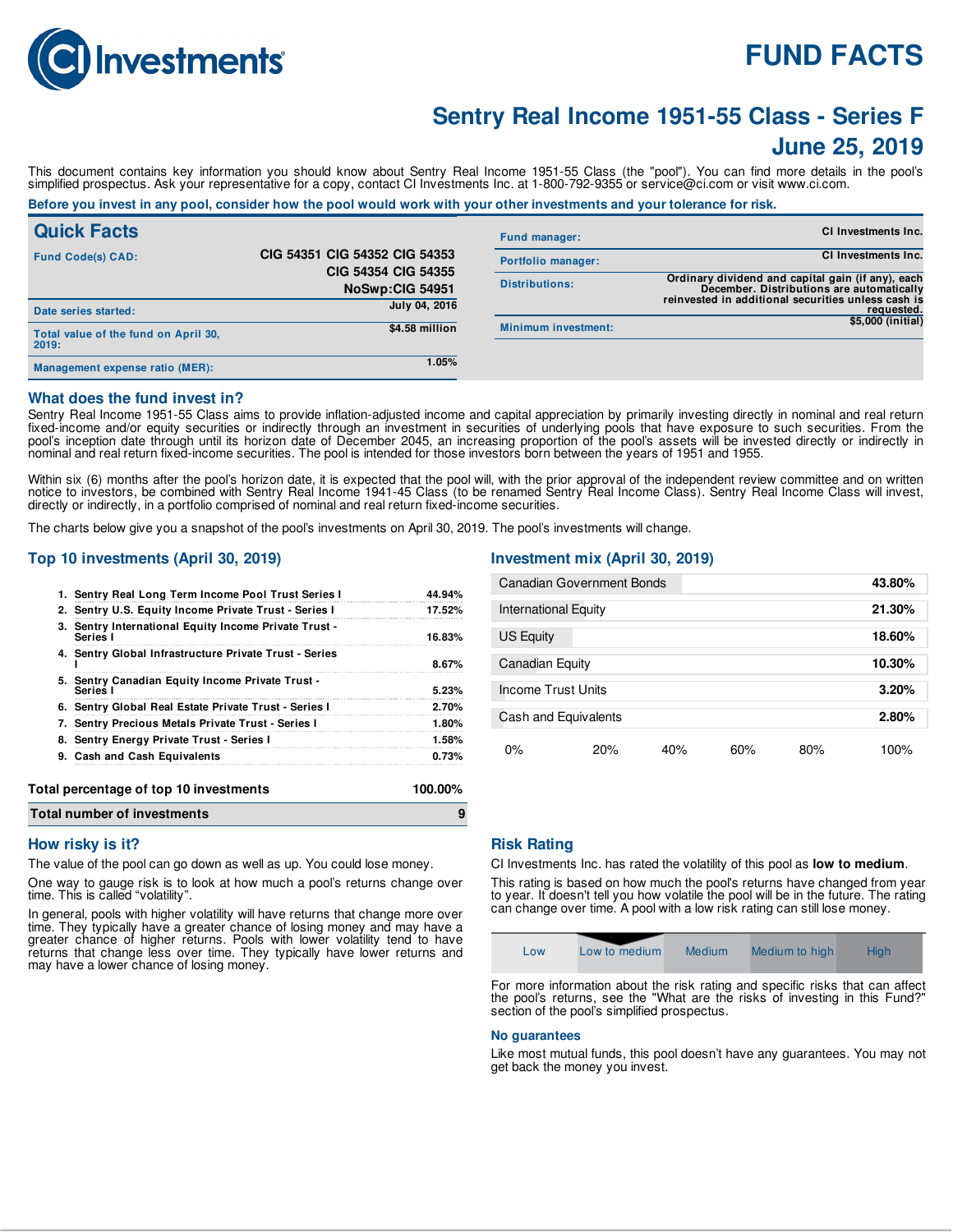## **Sentry Real Income 1951-55 Class - Series F**

#### **How has the fund performed?**

This section tells you how Series F securities of the pool have performed over the past 2 years. Returns are after expenses have been deducted. These expenses reduce the pool's returns.

#### **Year-by-year returns**

This chart shows how Series F securities of the pool performed in each of the past 2 years. The pool dropped in value in 1 of the 2 years. The range of returns and change from year to year can help you assess how risky the pool has been in the past. It does not tell you how the pool will perform in the future.



#### **Best and worst 3-month returns**

This table shows the best and worst returns for Series F securities of the pool in a 3-month period over the past 2 years. The best and worst 3-month returns could be higher or lower in the future. Consider how much of a loss you could afford to take in a short period of time.

|                    | <b>Return</b> | 3 months ending   | ∕ If you invested \$1,000 at the beginning of the period |
|--------------------|---------------|-------------------|----------------------------------------------------------|
| <b>Best return</b> | $6.0\%$       | April 30, 2017    | Your investment would rise to \$1,060                    |
| Worst return       | 5.2%          | December 31. 2018 | Your investment would drop to \$948                      |

#### **Average return**

A person who invested \$1,000 in Series F securities of the pool on the series' start date would have had \$1,131 as of April 30, 2019. This works out to an annual compound return of 4.5%.

#### **Who is this fund for?**

This pool may be suitable for you if you:

- are willing to accept a low to medium degree of risk
- $\bullet$ are born between the years of 1951 and 1955 and are seeking inflation-adjusted income (or seeking inflation-adjusted income similar to that of an investor born between the years of 1951 and 1955) and seeking the potential for capital appreciation
- are planning to hold your investment for the long term

#### **A word about tax**

In general, you'll have to pay income tax on any money you make on a pool. How much you pay depends on the tax laws where you live and whether or not you hold the pool in a registered plan such as a Registered Retirement Savings Plan, or a Tax-Free Savings Account. Keep in mind that if you hold your pool in a non-registered account, pool distributions are included in your taxable income, whether you get them in cash or have them reinvested.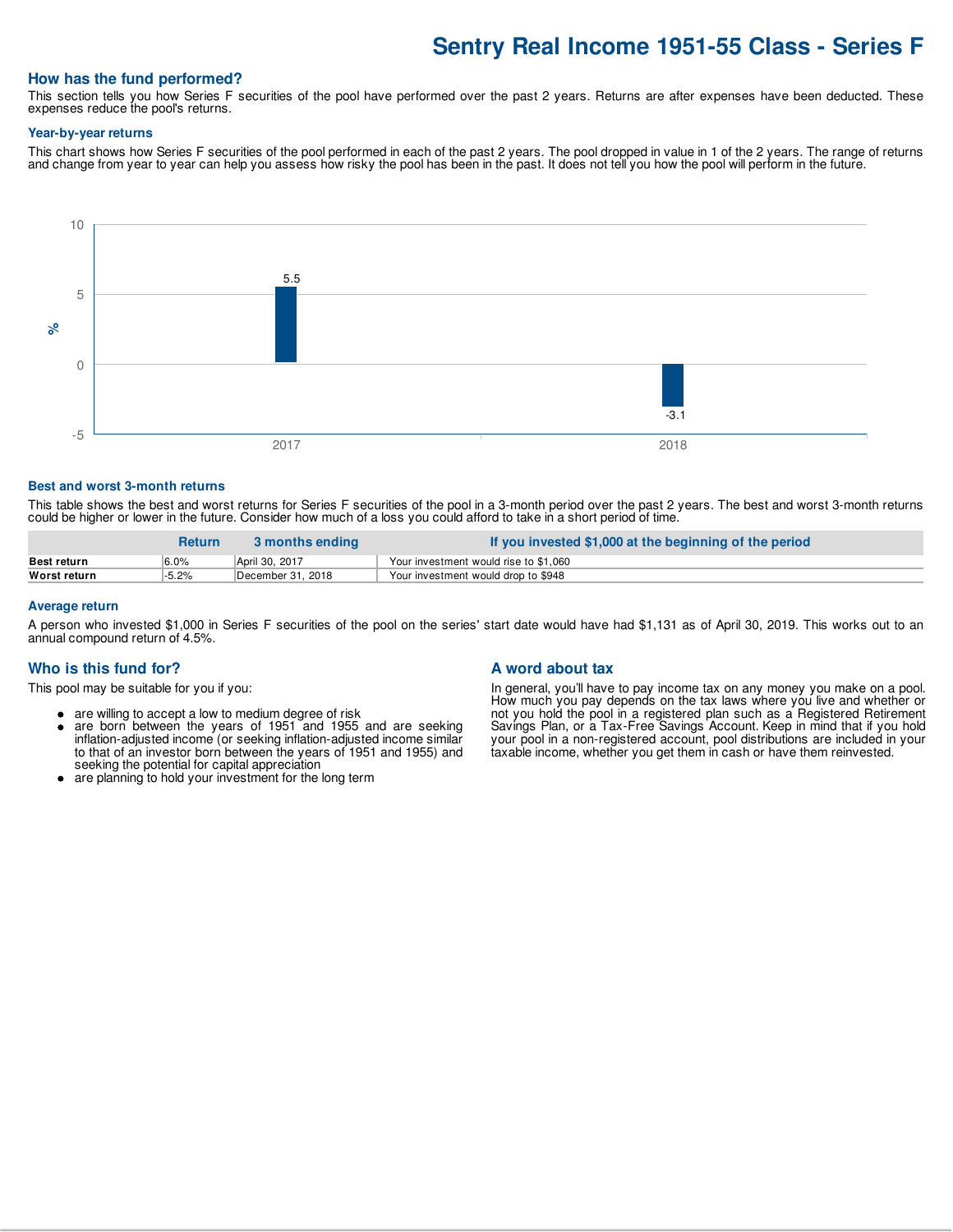## **Sentry Real Income 1951-55 Class - Series F**

#### **How much does it cost?**

The following tables show the fees and expenses you could pay to buy, own and sell Series F securities of the pool. The fees and expenses - including any commissions - can vary among series of a pool and among pools. Higher commissions can influence representatives to recommend one investment over another. Ask about other pools and investments that may be suitable for you at a lower cost.

#### **1. Sales charges**

No sales charge is paid when you own Series F securities of the pool.